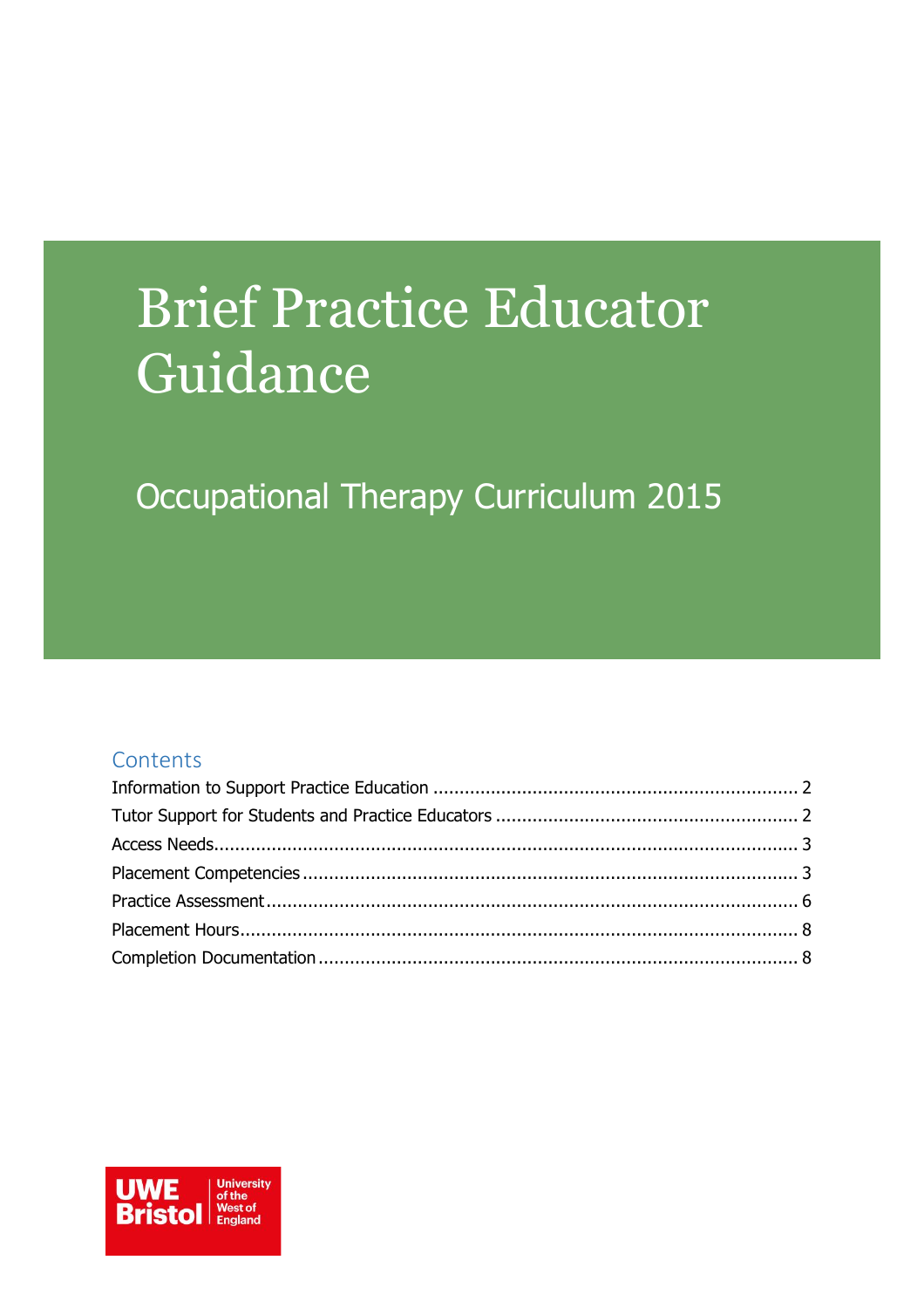# <span id="page-1-0"></span>**Information to Support Practice Education**

Thank you for taking a UWE OT student on placement. This document has been prepared to provide practice educators with basic information needed to supervise students on practice placements. It has been prepared in conjunction with the practice educator guidance and students' placement portfolio, which contain all placement documentation and procedures needed by both students and Practice Educators (PE's). The guidance, placement portfolio along with relevant placement documentation e.g. the final report template is available to PE's on the practice support net (PSNET):

#### <http://www1.uwe.ac.uk/students/practicesupportnet>

(follow 'Guidance by Programme' to get to the OT specific information)

We also offer four practice educator briefings a year at UWE to ensure practice educators are up to date and have the necessary information and guidance to support students. The dates and the booking forms are also available on the PSNET.

Each placement provider will also have an allocated placement liaison link who will conduct an annual visit to the placement hub to review and support practice education and effective communication.

If you have any questions, feedback or are not sure who to contact do get in touch with us:

Vanessa Parmenter (UWE OT Placement Lead) [Vanessa2.Parmenter@uwe.ac.uk](mailto:Vanessa2.Parmenter@uwe.ac.uk) Karen Cook (Placement liaison link and cohort coordinator) [Karen.Cook@uwe.ac.uk](mailto:Karen.Cook@uwe.ac.uk) Fi Ingleby (Placement liaison link and cohort coordinator) [Fiona2.Ingleby@uwe.ac.uk](mailto:Fiona2.Ingleby@uwe.ac.uk) Lynda Hughes (Placement liaison link and cohort coordinator) [Lynda.Hughes@uwe.ac.uk](mailto:Lynda.Hughes@uwe.ac.uk)

### <span id="page-1-1"></span>**Tutor Support for Students and Practice Educators**

Just prior to going out on placement, each student is allocated a UWE Placement Support Tutor to review his or her learning contract and conduct a midway tutorial. The midway tutorial is an opportunity for the student to discuss their strengths and weaknesses related to the learning needs in their learning contract with the practice educator (PE) and a UWE staff member. It is an opportunity for the PE to feedback on the student's progress. The placement support tutor is also a point of contact for the PE.

**Do ask your student for the contact details and do not hesitate to get in touch if you have any questions or concerns**.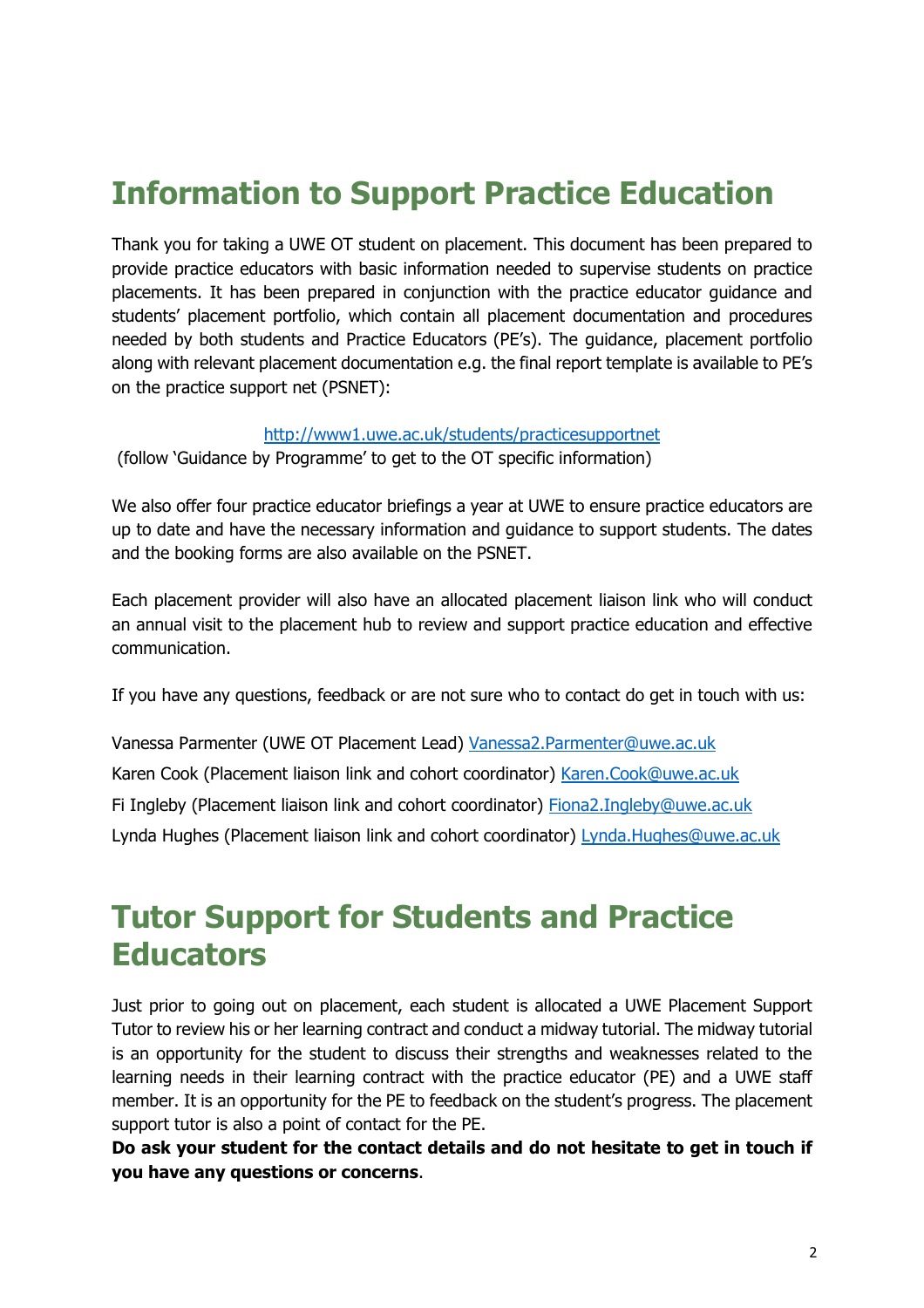#### **Placement Structure**

- Pre-placement preparation week at UWE students are advised of the UWE tutor who will be carrying out the midway tutorial
- By end of week 2 of placement the students will have liaised with their PE and made contact with their allocated UWE tutor to arrange a date for the midway tutorial (Please note that the onus is on the student to make these arrangements)
- Beginning of week 3 of placement student to e-mail learning contract to UWE tutor.
- UWE tutor to review learning contract and feedback to student prior to midway tutorial. It is reviewed for consistency with learning outcomes, achievability and fairness, and any comments or suggestions to modify it will be communicated to both the student and the practice educator. The midway tutor will aim to respond within 5 working days.
- Week 4/5/6 of placement midway tutorial to take place over telephone or skype. UWE tutors and students have been provided with agendas for the discussion in the midway tutorial.
- Ideally, the student and the PE should be able to speak to the UWE tutor separately, in confidence. Follow-up telephone calls can be arranged if there are matters outstanding.
- On completion of the placement ensure the learning contractis signed off, the hours record and the final report is written.
- If you have any concerns about your students please get in touch as soon as possible. Do also have a look at the failure protocol on the PSNET

### <span id="page-2-0"></span>**Access Needs**

Students who have disclosed access needs will have an access plan detailing recommendations for reasonable adjustments. This access plan is the student's property. The students are encouraged to share this with their Practice Educators so that reasonable adjustments can be discussed and implemented. Please do ask the student if they have any access or support needs at your initial meeting, this will support them in learning how to manage their needs in a professional setting. If the student chooses not to disclose there is no expectation to implement reasonable adjustments. Students with specific learning disabilities such as dyslexia will not necessarily have a personalised access plan, but will be expected to discuss more general reasonable adjustments that will support them in practice.

# <span id="page-2-1"></span>**Placement Competencies**

Students undertake 3 practice placements during their training at UWE. These will be in a variety of health and social care settings. Your student will be undertaking one of the following modules and working towards achievement of the associated placement competencies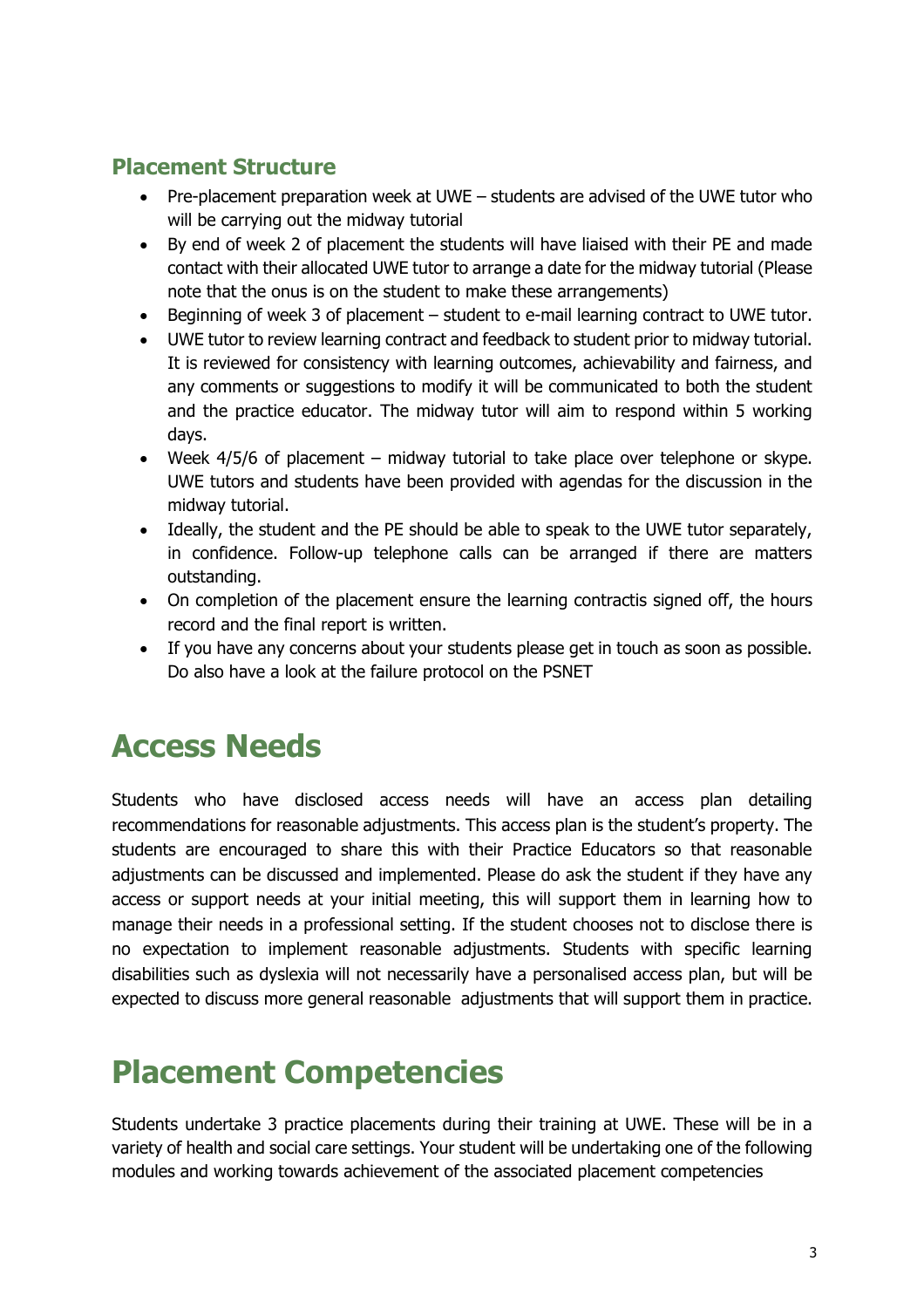#### **Occupational Therapy Practice 1 (OTP1)**

This is a nine-week placement and occurs in the final (third) term of the first year following completion of academic modules covering contributing disciplines and occupational science. The academic module that immediately precedes this placement covers basic skills and knowledge for placement readiness. Furthermore, students are prepared with moving and handling, basic life support and the use of learning contracts**.** This is the first placement on the programme and is assessed by a learning contract which assesses students' abilities in practice in relation to the placement competencies listed below:

- 1. Present a professional approach, demonstrating awareness of the ethical and legal issues of professional practice
- 2. Understand the roles of the interprofessional (multidisciplinary) team
- 3. Take account of the physical and psychological impact of ill-health
- 4. Analyse an occupation used in professional practice setting
- 5. Demonstrate basic clinical reasoning and problem solving skills
- 6. Complete a basic and appropriate assessment of a service users occupational needs
- 7. Demonstrate basic skills in using a client-centred approach
- 8. Demonstrate safe and effective use of occupational therapy skills
- 9. Demonstrate safe and effective professional practice when working in a health or social care setting
- 10.Demonstrate appropriate verbal and written communication skills with all colleagues, service users and their carers and other services.

#### **Occupational Therapy Practice 2 (OTP2)**

This is a 10 week placement and occurs in the second term of year two and gives students the opportunity to consider in detail, the impact and challenge of impairment and disability on the service user's occupations and how this disruption affects the service user. Much of what is experienced in this placement is integrated with the other level 2 modules. The module provides the students with the opportunity to apply level 2 uniprofessional and interprofessional learning to occupational therapy practice and continue to develop occupational therapy skills in a variety of settings. The influence of professional power and user control will be highlighted, within the context of the social model of disability.This is the second professional practice module and the assessments for this module are a learning contract (Component A) which assesses students' abilities in practice in relation to the placement competencies listed below:

- 1. Discuss the impact of health and social conditions for service users in the given setting
- 2. Evaluate different approaches and media used in occupational therapy utilising appropriate evidence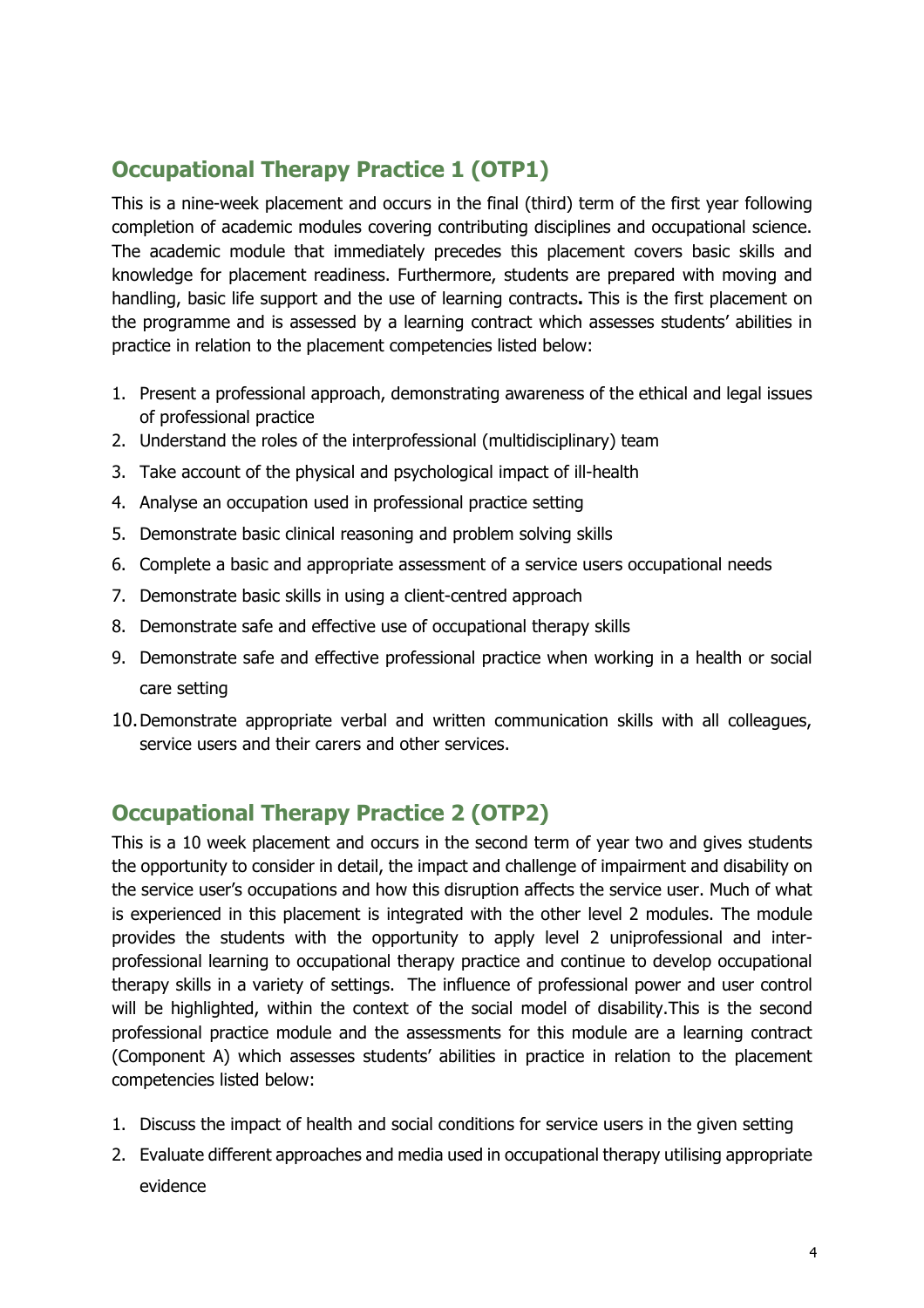- 3. Identify assessment tools used and discuss their effectiveness in assessing occupational performance
- 4. Conduct assessments of service-users and document these in line with the placements system
- 5. Demonstrate the ability to utilise data from assessment to construct an intervention plan for a service user
- 6. Demonstrate safe and effective professional practice when working in a health, social care or role-emerging setting
- 7. Reflect upon social and cultural contexts and their impact upon professional practice
- 8. Work effectively as a team member throughout the professional practice experience
- 9. Reflect upon professional practice and identify areas for further development
- 10. Demonstrate a client-centred approach
- 11. Utilise appropriate verbal and written communication skills with all colleagues, service users and their carers and other services

#### **Occupational Therapy Practice 3 (OTP3)**

This is an eleven week placement and occurs in the first term of the third year and enables the student to fully appreciate the unique contribution of occupational therapy and consolidate their occupational therapy skills. The content includes evidence-based practice and management of change. It will form a basis for integrating placement learning with level 3 academic modules. The student is expected to appraise the interagency service delivery and critically analyse the skills demonstrated by occupational therapists in the setting, as well as facilitating the service user's choice and performance of occupations.

The student is expected to critically evaluate their own practice and modify it as necessary, critically evaluating all aspects of service delivery and its social context. The student is also expected to manage a caseload appropriate for a student at the beginning of their level 3 studies, with a view to prepare them for practice as a qualified occupational therapist. This is the final professional practice module and the assessments for this module are a learning contract (Component A) which assesses students' abilities in practice in relation to the placement competencies listed below:

- 1. Identify the core skills used by occupational therapists, demonstrating an understanding of which are unique and which are shared with other professions
- 2. Engage appropriately with the evidence base to support practice
- 3. Critically analyse skills utilised by occupational therapists
- 4. Appraise the interagency links both within and external to the practice setting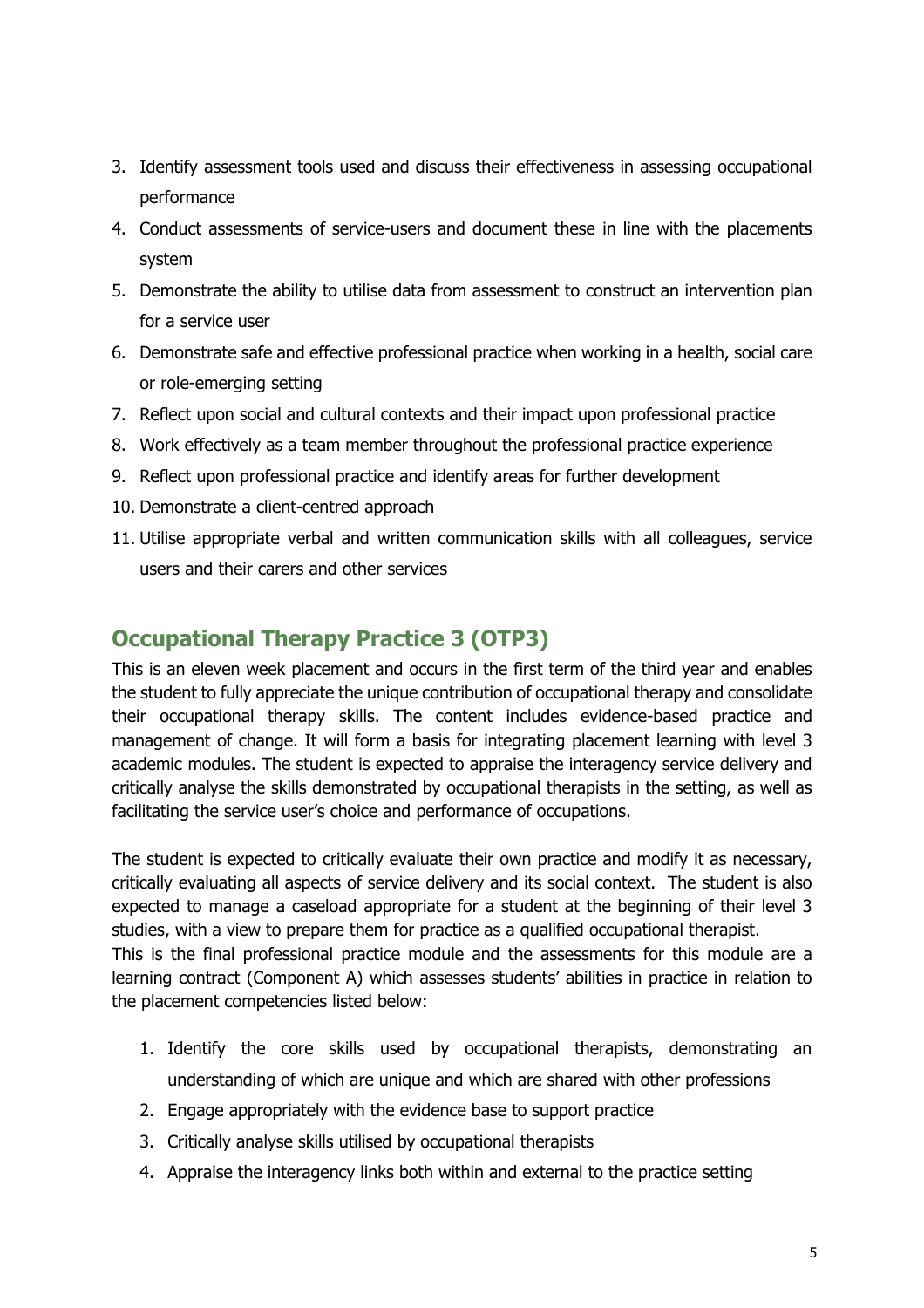- 5. Appraise evidence of effective intervention in this setting
- 6. Critically evaluate service delivery and the role of management in service delivery, in the practice setting
- 7. Discuss the impact of sociological and technological developments and legislative changes on practice
- 8. Manage own caseload within the parameters of available resources, demonstrating a client centred approach, independent judgement and fluency of skill in all aspects
- 9. Critically evaluate own practice to identify aspects requiring modification and to identify personal development needs
- 10. Demonstrate safe and effective professional practice, including all forms of appropriate communication skills, when working in a health or social care or role-emerging setting
- 11. Demonstrate ability to function effectively as a team member in an interprofessional team
- 12. Accept and respond to constructive feedback on own performance
- 13. Demonstrate competence in working with the organisational policies, procedures and administrative frameworks in practice

# <span id="page-5-0"></span>**Practice Assessment**

The assessment is based on the Learning Contract negotiated and constructed in collaboration between the Practice Educator, the student and the midway tutor. It must incorporate the module placement competencies and any personal goals outstanding from a previous placement or identified during the current placement.

• The 'criteria for evaluation' in the learning contract provide the the student and the practice educator (PE) with the benchmarks for success or failure of the student to achieve the placement competencies. It is this criteria alone which should be used to pass or fail the student.

Further details on assessment are provided in the students' Placement Portfolio (openly available on Practice Support net).

#### **Assessment of placement learning**

Students are assessed via their personalised learning contracts and have to demonstrate achievement of *all* the placement competencies in order to pass the placement.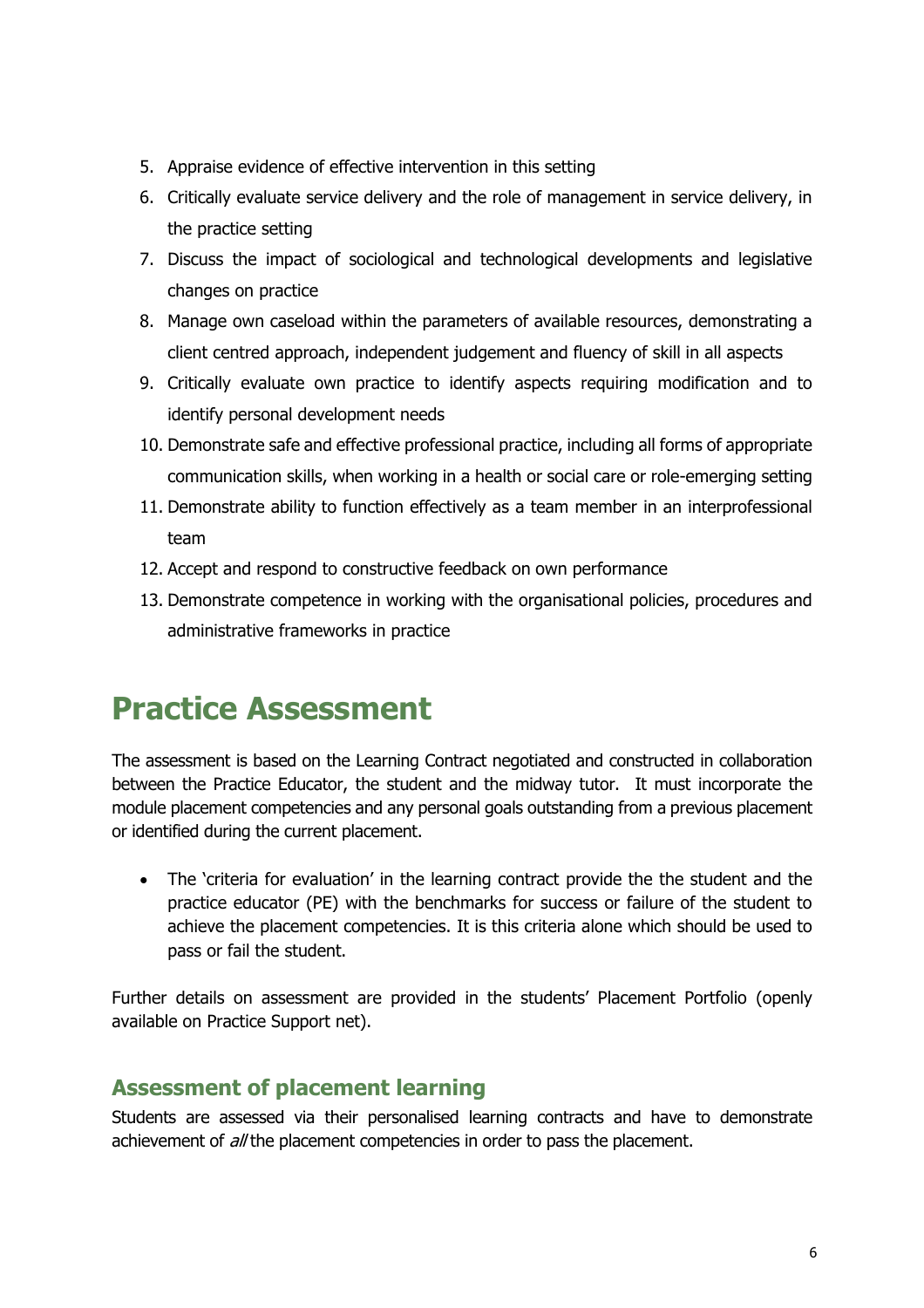If the PE has concerns about any aspect of a student's performance the PE must contact the placement support tutor as early as possible and ensure that the failure protocol is understood and followed. This is available on the Practice Support Net (follow guidance by programme) <http://www1.uwe.ac.uk/students/practicesupportnet> .

#### **Grading**

If the student has passed and the learning contract has been signed-off, PEs then grade the student's overall performance on the particular placement in question as: PASS, MERIT or DISTINCTION. They will do this on the final report where they can also give more detailed feedback to the student.

This grading will not influence the overall degree classification achieved by the student but will provide additional evidence of achievements on placement. We recommend that the grading of the student can be a subject in supervision so that it does not come as a surprise at the end of the placement. Practice educators should consider what constitutes a pass, merit , destinciton so useful feedback can be given to the student and so that the grade you give can be justified in relation to the relevant placement competencies.

The grading will be a professional subjective judgement made by the Practice Educator based on the following criteria:

#### **DISTINCTION:**

The student has demonstrated outstanding / excellent application and autonomy of skills in achievement of the placement competencies (learning outcomes).

#### **MERIT:**

The student has demonstrated very good application and autonomy of skills in the achievement of the placement competencies (learning outcomes).

#### **PASS:**

The student has demonstrated good application and autonomy of skills in achievement of the placement competencies (learning outcomes).

#### **FAIL:**

The student has not demonstrated competence in achieving some or all of the placement competencies (learning outcomes). Only to be used if the student has failed the placement.

There is a written assignment related to level 3 placements – the results of this contribute towards the student's degree classification. This assignment is marked by academic staff.